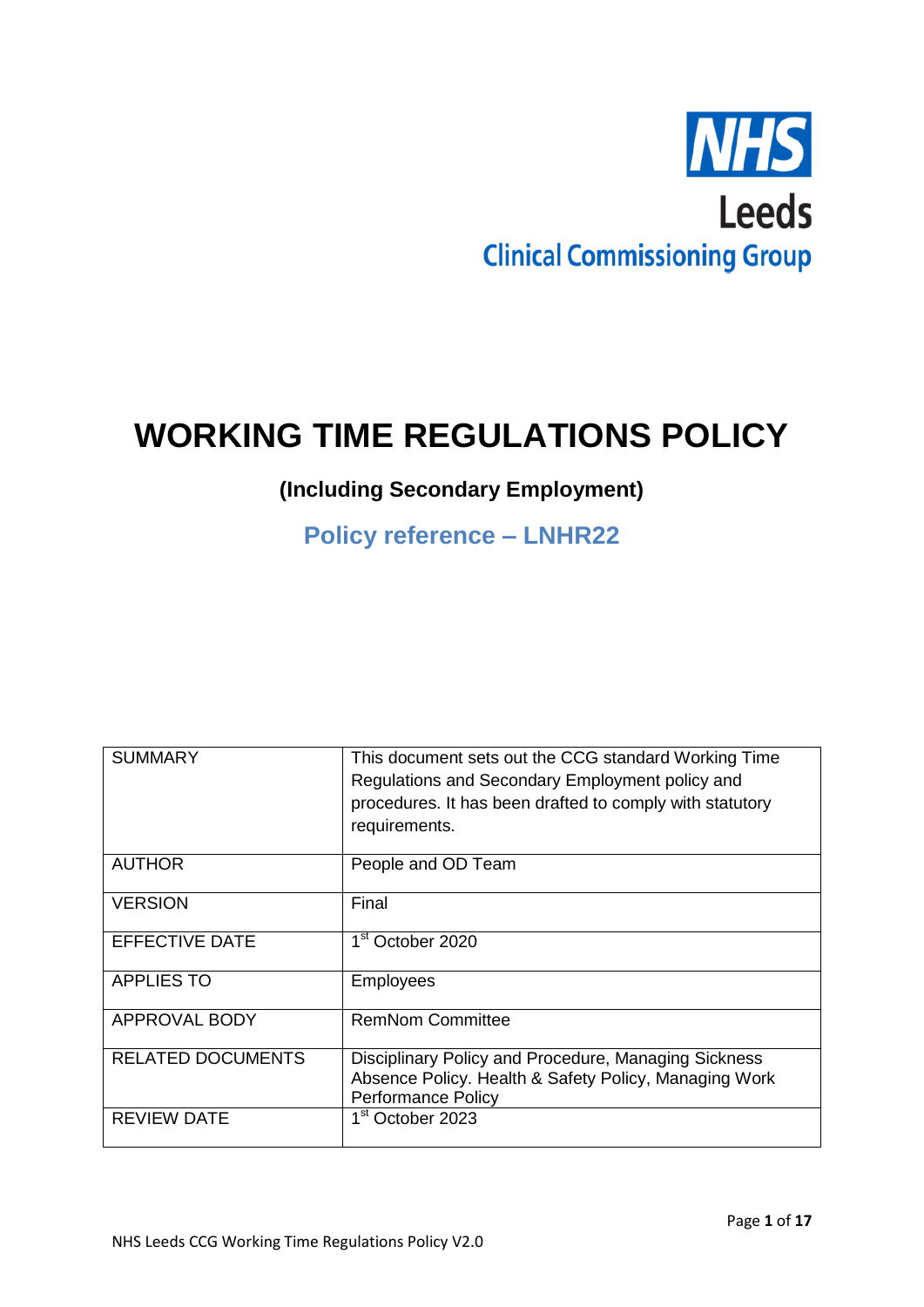# **VERSION CONTROL SHEET**

| <b>Version</b> | <b>Date</b> | <b>Author</b>                    | <b>Status</b> | <b>Comment</b>                                                                               |
|----------------|-------------|----------------------------------|---------------|----------------------------------------------------------------------------------------------|
| 1.1            | 30/01/14    | Paul<br>Appleyard                | draft         |                                                                                              |
| 1.2            | 07/04/14    | Hannah<br><b>Morris</b>          | draft         | Comments from management sub groups<br>updated in the policy - scope / 7.2.1 / 7.4           |
| 1.3            | 12/05/14    | Liz Orton                        | draft         | <b>Updated following Social Partnership</b><br>forum                                         |
| 1.4            | 2/2/18      | <b>Becky</b><br><b>Blackburn</b> |               | <b>General Data Protection Regulations</b><br>wording and review period update to 4<br>vears |
| 2.0            | 12/09/20    | People and<br>OD Team            | Final         | Minor amendments to terminology                                                              |
|                | 14/01/21    |                                  |               | Approved by RemNom Committee                                                                 |
|                |             |                                  |               |                                                                                              |
|                |             |                                  |               |                                                                                              |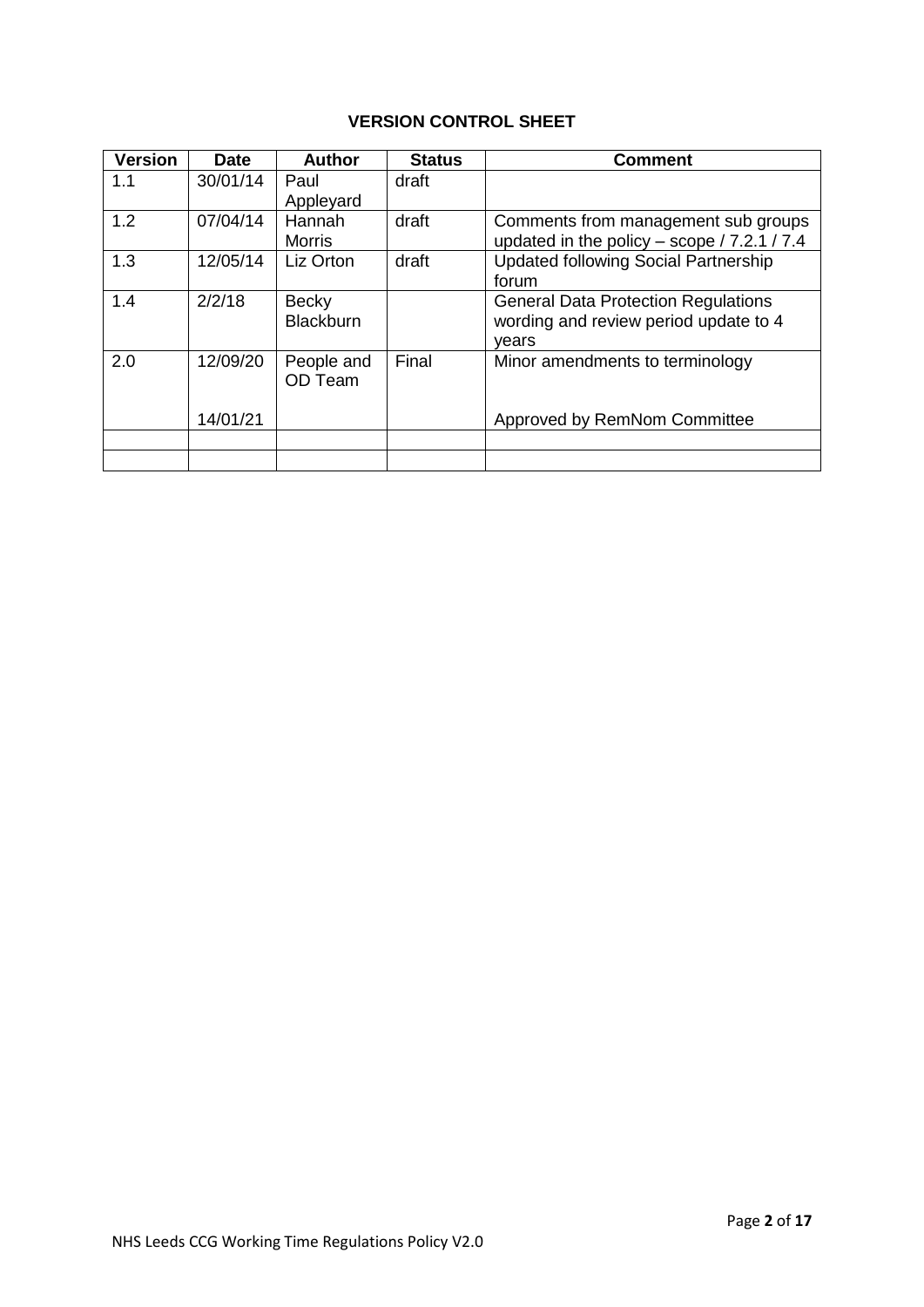# **CONTENTS**

| <b>Section</b>  |           |                                                            | Page     |
|-----------------|-----------|------------------------------------------------------------|----------|
| 1.              | Purpose   |                                                            | 4        |
| 2.              | Scope     |                                                            | 4        |
| 3.              |           | <b>Equality Statement</b>                                  | 4        |
| 4.              |           | Accountability                                             | 4        |
| 5.              |           | Implementation and Monitoring                              | 4        |
| 6.              |           | Responsibilities                                           | 4        |
|                 | 6.2       | Employees                                                  | 5        |
|                 | 6.3       | Line Managers                                              | 5        |
|                 | 6.4       | Human Resources Team                                       | 5        |
|                 |           | 7. Working Time Regulations and Secondary Employment       | 5        |
|                 | 7.2       | <b>Working Time Limits</b>                                 | 6        |
|                 | 7.3       | <b>Rest Periods</b>                                        | 6        |
|                 | 7.4       | <b>Secondary Employment</b>                                | 6        |
|                 | 7.5       | Retraction of Permission to Undertake Secondary Employment | 7        |
|                 | 7.6       | On Call                                                    | 8        |
|                 |           | 7.7 Annual Leave                                           | 8        |
|                 | 7.8       | Night Work                                                 | 8        |
|                 | 8. Appeal |                                                            | 9        |
| <b>Appendix</b> |           |                                                            |          |
| 1               |           | Definitions of working time                                | 10       |
| 2               |           | Definitions of secondary employment                        | 11       |
| 3<br>4          |           | Declaration of secondary employment<br>Opt out agreement   | 12<br>14 |
|                 |           |                                                            |          |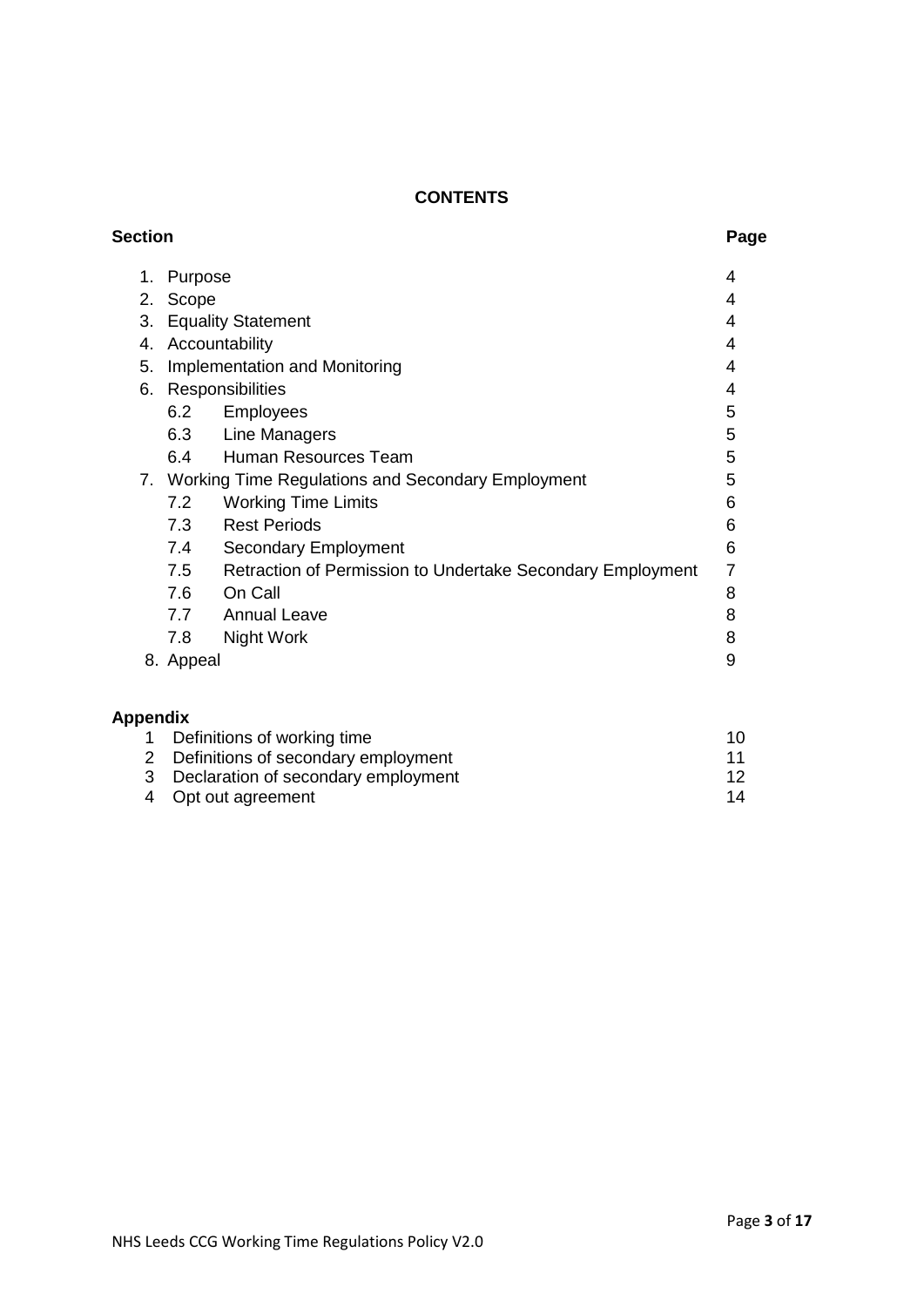# **1. PURPOSE**

1.1 This document sets out the organisations standard Working Time Regulations and Secondary Employment policy and procedures. It has been drafted to comply with statutory requirements. This should be read together with other relevant organisational policies, procedures and local guidance.

# **2. SCOPE**

2.1 This policy will apply to all employees directly employed by the organisation. The Working Time Regulations also covers workers whilst they are working at the organisation, for example agency workers and some contractors. Where an employee has more than one job, both employers are responsible for enforcing the 48 hour week. The term employee will be used throughout this policy and will apply to both employees and workers.

# **3. EQUALITY STATEMENT**

3.1 In applying this policy, the organisation will have due regard for the need to eliminate unlawful discrimination**,** promote equality of opportunity**,** and provide for good relations between people of diverse groups, in particular on the grounds of the following characteristics protected by the Equality Act (2010); age, disability, gender, gender reassignment, marriage and civil partnership, pregnancy and maternity, race, religion or belief, and sexual orientation, in addition to offending background, trade union membership, or any other personal characteristic. A single Equality Impact Assessment is used for all policies and procedures.

# **4. ACCOUNTABILITY**

4.1 The Chief Executive Officer is accountable for this policy.

# **5. IMPLEMENTATION AND MONITORING**

- 5.1 The Remuneration and Nominations Committee is responsible for formal approval and monitoring compliance with this policy. Following ratification the policy will be disseminated to staff via the intranet.
- 5.2 The policy and procedure will be reviewed periodically by the Senior Management Team in conjunction with Human Resource and Trade Union representatives where applicable. Where review is necessary due to legislative change, this will happen immediately.
- 5.3 The CCG is committed to ensuring that all personal information is managed in accordance with current data protection legislation, professional codes of practice and records management and confidentiality guidance. More detailed information can be found in the CCGs Data Protection and Confidentiality and related policies and procedures.

#### **6. RESPONSIBILITIES**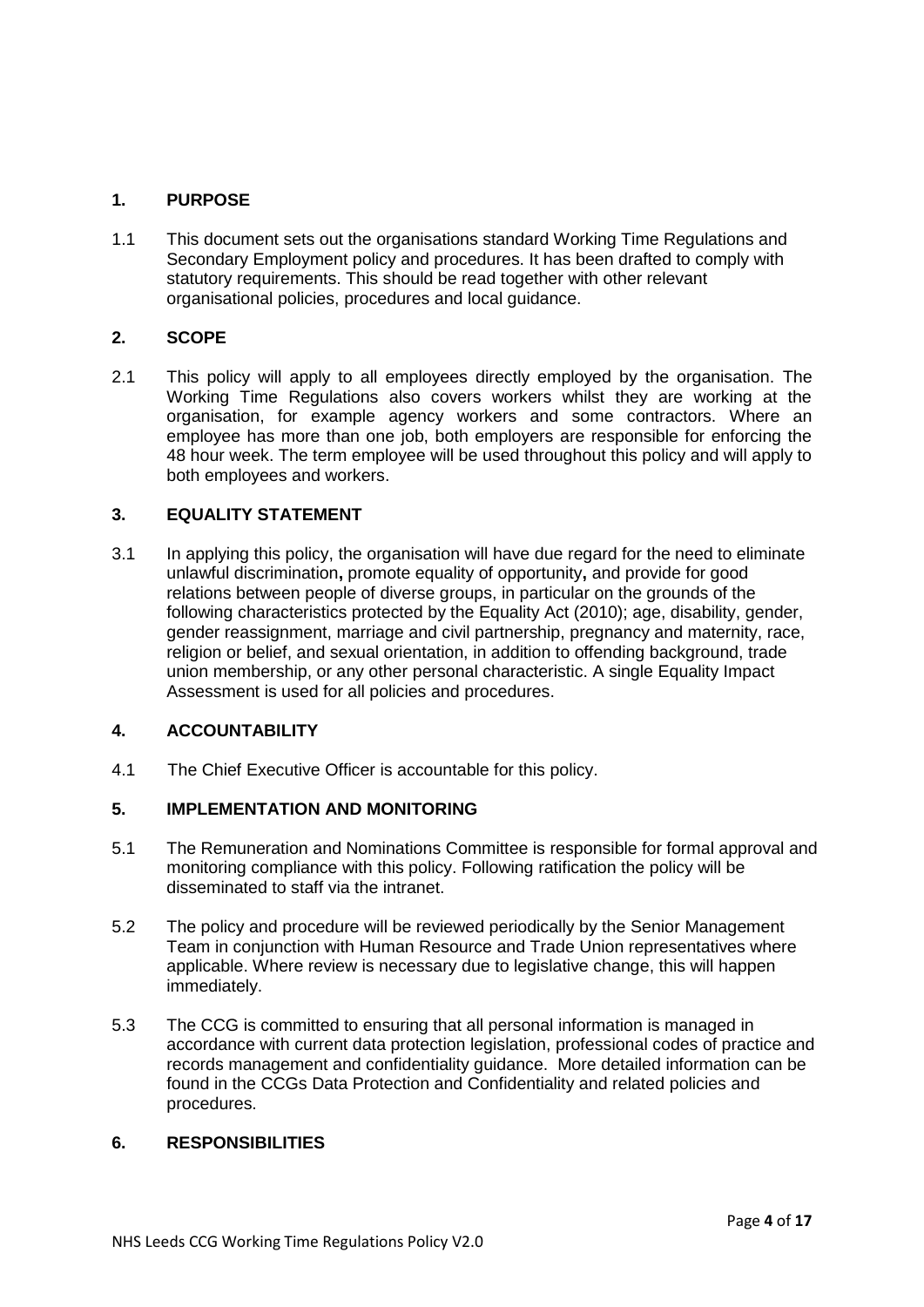6.1 Good working relations are vital for the organisation to operate successfully and provide services. There is a joint responsibility for management, trade unions and employees to accept the responsibility of working together on issues in good faith and with the shared intention of facilitating good working relations. Both the organisation and staff side would wish to discourage any individual from exceeding the 48 hours per week maximum average.

# **6.2 Employees**

- 6.2.1 It is the responsibility of employees to ensure that they:
	- comply with this policy and procedure and raise any questions with their line manager or the People and OD Team.
	- adhere to the Working Time Regulations and take responsibility for the health and safety themselves and others.
	- seek permission from the organisation before undertaking secondary employment elsewhere by using the form in appendix 3 (see appendix 2 for definitions of Secondary Employment).
	- sign a declaration form and an opt out form if appropriate at Appendix 3 and 4. Any individual who wishes to "opt out" because of secondary employment must seek permission from their line manager. They should also clearly state whether it is for a specific period or indefinitely.
	- give 7 days written notice if they wish to end the agreement to opt out.
	- complete a new Secondary Employment Declaration Form if the details of their secondary employment change.
	- do not exceed the limit for their total working hours as set out in the Working Time Regulations unless an Opt out Form has been signed. Employees must comply with the required rest periods as set out in the Working Time Requlations and any secondary employment should not compromise this under any circumstances.

# **6.3 Line Managers**

- 6.3.1 It is the responsibility of line managers to ensure that they:
	- manage in line with this policy to ensure the service, including patient care is not affected because someone is working above the maximum average weekly limit. If a manager is concerned it must be discussed with the employee and advice sought from the People and OD Team, where appropriate.
	- are satisfied that the safety of the individual, colleagues or patients are not put at additional risk by the individual's request to opt out. Advice may be sought from the People and OD Team and an appropriate risk assessment undertaken.
	- monitor hours worked internally. If an employee also works in secondary employment they should only work a maximum of 48 hrs per week in both jobs.
	- meet with the employee to discuss secondary employment on receipt of a Secondary Employment Declaration Form (appendix 3).
	- give due consideration to operational business needs and personal circumstances before granting permission to undertake secondary employment.
	- deal with any declarations in a timely manner.

# **6.4 People and OD Team**

6.4.1 The Human Resource representative will provide advice and support on all aspects of this policy to ensure application and support.

# **7. PRINCIPLES OF THE WORKING TIME REGULATIONS AND SECONDARY EMPLOYMENT**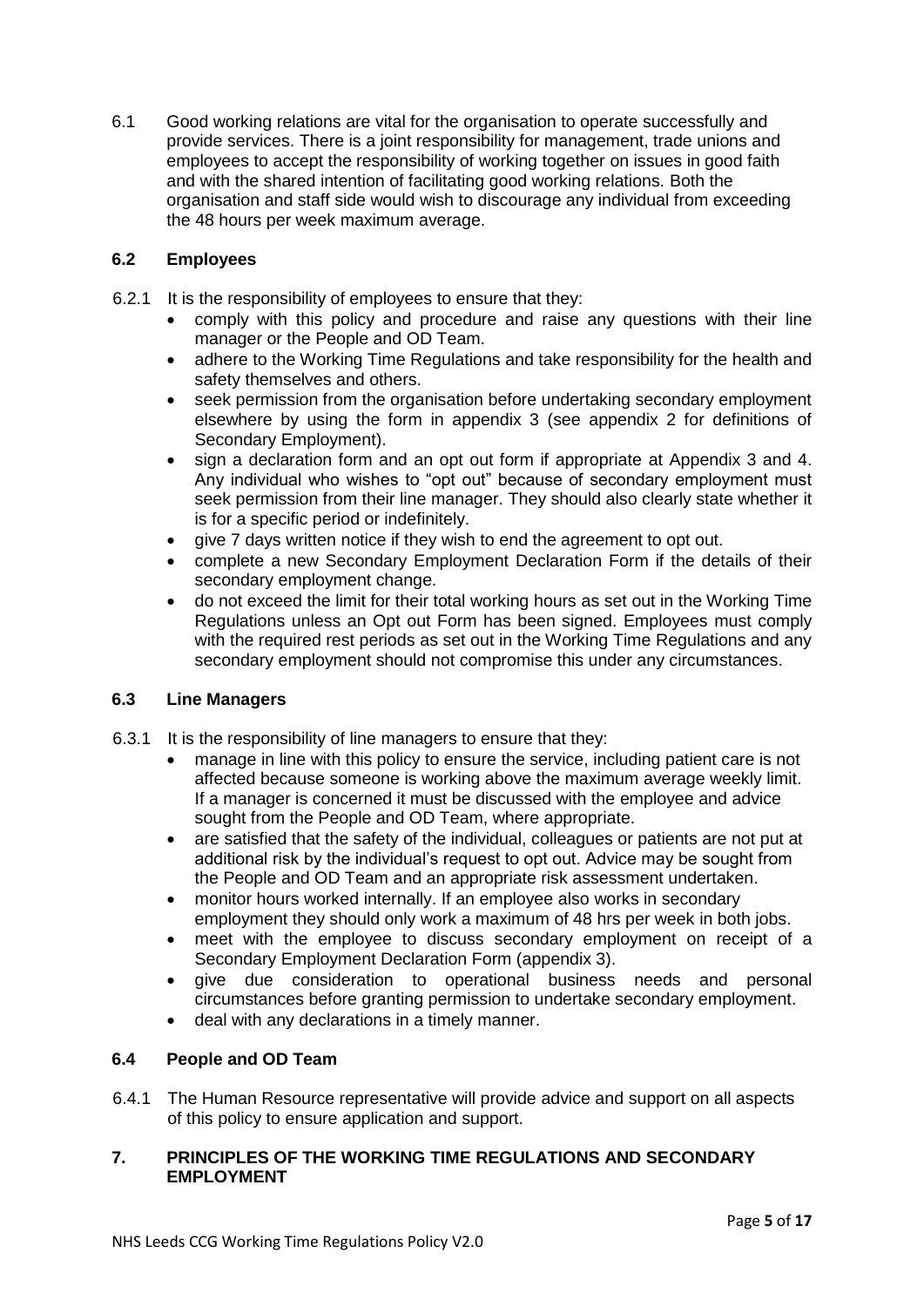7.1 The Working Time Regulations came into force in the United Kingdom on 1st October 1998. They were introduced as a health and safety measure and cover rest periods, working time limits, night work, secondary employment and annual leave. They control both hours of work, and the pattern in which work can be organised (see appendix 1 for definitions of working time).

# **7.2 Working Time Limits**

- 7.2.1 Employees must not work more than an average of 48 hours per week, calculated over a 17-week reference period. The reference period will be a rolling one, for all employees. As a responsible employer the organisation does not support employees and other engaged workers working over these limits due to the adverse impact this may have on their and others health and safety.
- 7.2.2 In exceptional circumstances for those health professionals providing continuous care relating to reception, treatment or care of patients, the reference period may be extended to a maximum of 26 weeks with the agreement of the relevant Trade Union and management representative.
- 7.2.3 Young workers, those over the minimum school leaving age but under 18, may not work more than 8 hours a day or 40 hours a week. These hours cannot be averaged out, and there is no opt-out available

# **7.3 Rest Periods**

- 7.3.1 Employees are entitled to daily and weekly rest periods and in work rest breaks.
	- A daily rest period of not less than 11 consecutive hours in each 24-hour period during which the employee works.
	- A weekly rest period of not less than 35 hours (including the 11 hours of daily rest) in each 7-day period. This may be averaged over 2 weeks i.e. 2 days' rest over a fortnight.
	- A minimum uninterrupted break of 20 minutes if your daily working time exceeds 6 hours. The break is unpaid.
	- Young workers are entitled to a break of 30 minutes if they work a  $4\frac{1}{2}$ -hour period. They are entitled to a daily rest period of 12 consecutive hours in each 24 hour period and to 48 hours' uninterrupted rest in any 7-day period.
- 7.3.2 Please note that breaks are intended to be taken as rest periods during the working day. They cannot therefore be used at the beginning or end of the working day in order that employees may delay their start or finish early. If employees cannot take their daily and weekly rest periods, for business reasons and agreed with their line manager, they are entitled to compensatory rest. Unless there are exceptional circumstances, equivalent periods of compensatory rest should be given. Exceptional circumstances would include a need to provide security or protect persons or property, a foreseeable surge in activity e.g. winter pressures, or unforeseen circumstances beyond the employers control, e.g. unexpected weather, major pandemic which demands extra work to be carried out. Compensatory rest should be taken as soon as is reasonably practicable, and normally within 2 weeks.

#### **7.4 Secondary Employment**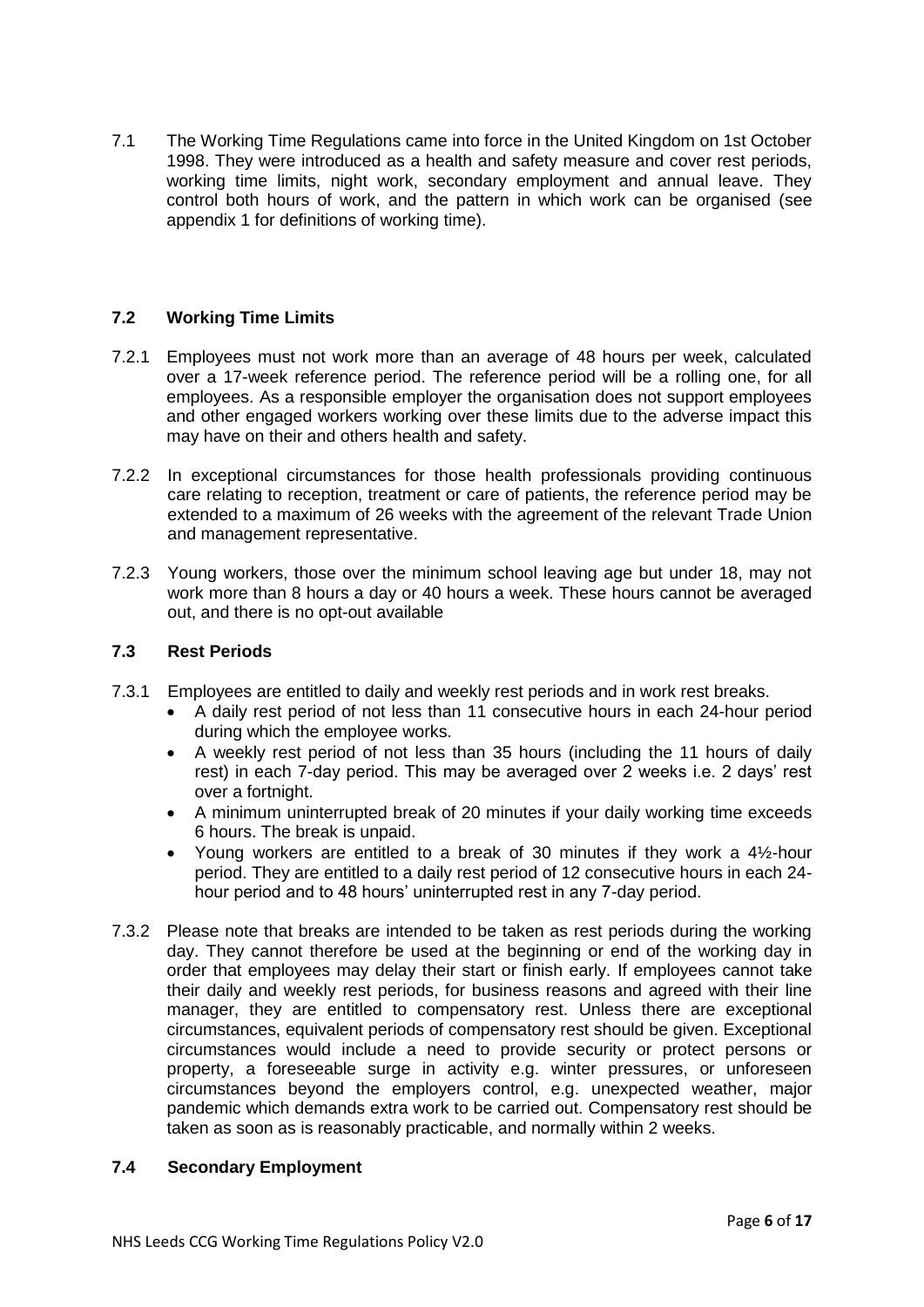- 7.4.1 When an employee declares interest in secondary employment a meeting will take place to discuss the implications on the service and working time regulations before an agreement is made. The employee must complete appendix 3 Declaration of Secondary Employment.
- 7.4.2 Before granting permission to undertake secondary employment for current employees the manager should consider the following:
	- Potential conflicts of interest.
	- The Working Time Regulations.
	- The employee's current performance.
	- The employee's attendance and capability in their role and the potential impact secondary employment may have on attendance and performance.
	- Health and Safety of individuals, colleagues and service users.

If permission is granted and the combined number of hours across all employment exceeds 48 hours a week the line manager will ask the employee whether they wish to sign an opt out agreement (appendix 4). If the employee declines to sign an opt out agreement, advice must be sought by contacting the People and OD Team. The line manager should take reasonable steps to remove the health and safety risk for instance by asking the employee to reduce hours being worked where this is possible or informing the other employer that the employee is exceeding the 48 hour limit. Declarations of secondary employment and opt out forms must be kept on the employees personal file for record purposes. Line managers will monitor secondary employment to ensure this does not adversely affect their ability to satisfactorily perform their work for the organisation or put health and safety at risk.

- 7.4.3 For new starters, during the recruitment process the manager must establish if candidates intend to continue with any secondary employment both inside and outside of the organisation. If the successful candidate does intend to continue with any secondary employment the appointing manager should discuss with the candidate the nature of the secondary employment and consider the following points before agreeing that the secondary work can continue should the candidate wish to take up the post with the organisation:
	- Potential conflicts of interest.
	- The Working Time Regulations.
	- Health and Safety of individuals, colleagues and service users.
- 7.4.4 Employees must not undertake their secondary employment whilst on sick leave from the organisation. This includes any work during "off peak" periods, e.g. weekends and evenings unless a GP Certificate/note states otherwise.
- 7.4.5 If an employee wishes to continue with voluntary work whilst off sick they must request permission in writing from their manager. The employee should outline in the request the nature of the work they wish to undertake, the number of hours they intend to work and confirm that no payment will be received for this work (excluding expenses). The manager must seek advice from the People and OD Team in this situation and advice from Occupational Health Services where appropriate. Permission may be granted based on the fact that it is beneficial to the employee's recovery and well-being to undertake the voluntary work.
- 7.4.6 Failure to adhere to this policy whilst on sick leave may result in disciplinary action which could lead to dismissal. Contravening this policy could also be considered fraud, in which case the matter would be referred to the Local Counter Fraud Service.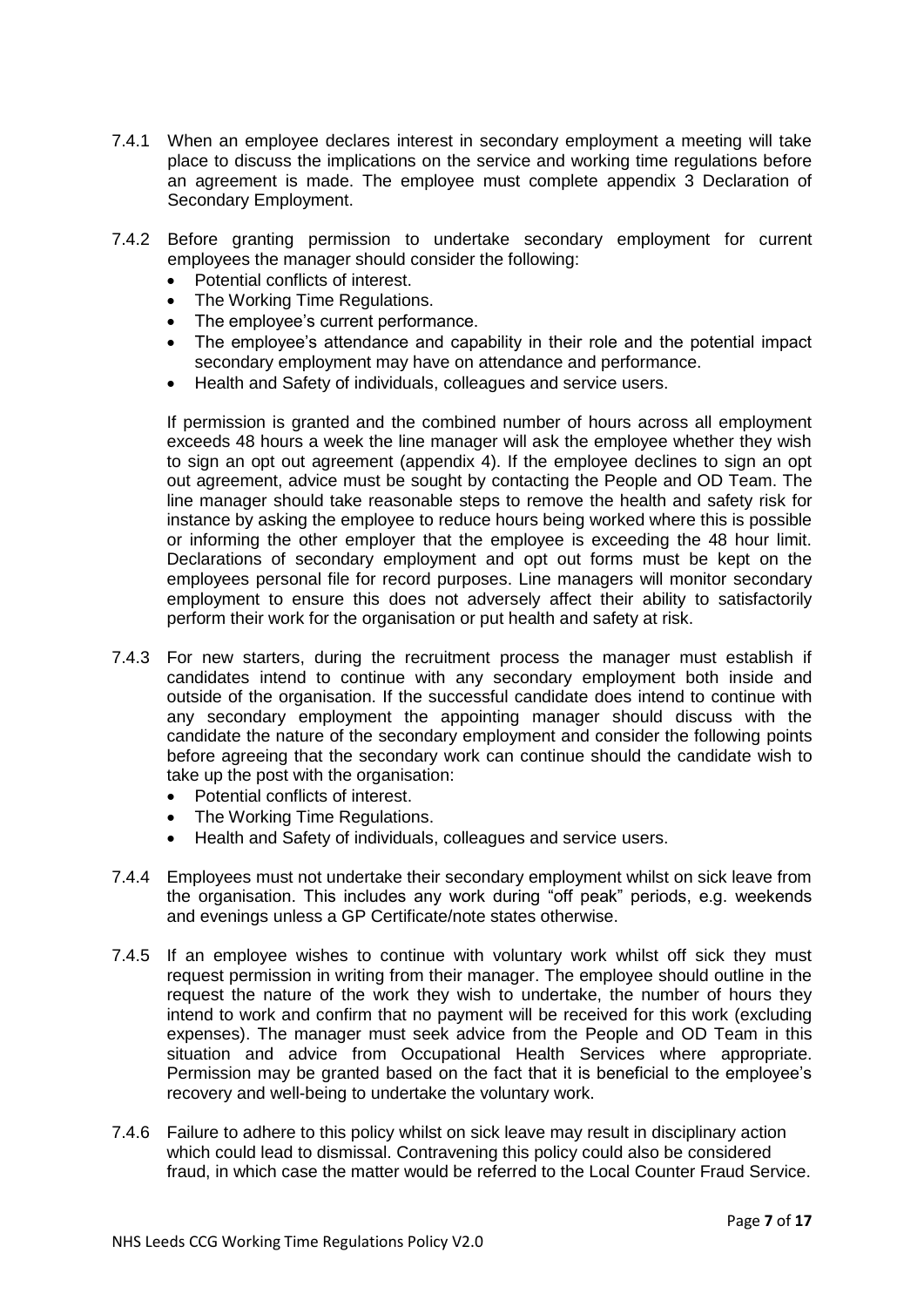# **7.5 Retraction of Permission to Undertake Secondary Employment**

7.5.1 There may be circumstances where it is necessary for the organisation to retract its agreement for an employee to undertake secondary employment. Examples of these are outlined below.

# **Attendance / Time keeping**

Where attendance or time-keeping is of concern and is attributable to Secondary Employment the organisation reserves the right to retract any permission given to an employee to undertake secondary employment.

#### **Capability / Performance**

Managers must monitor the performance of their staff. If performance falls below acceptable standards and the Managing Concerns with Performance Policy has been invoked the organisation reserves the right to retract any permission given to an employee to undertake secondary employment if the secondary employment is deemed to contribute to the poor performance.

#### **A new Conflict of Interest**

There may be times where a new conflict of interest has arisen that did not previously exist when an employee was appointed or when permission was given by the organisation for an employee to undertake secondary employment. Employees have a responsibility to highlight any new potential conflicts of interest that arise or may arise with their manager. The manager must assess the risk of the potential conflict of interest and if anything can be put in place to prevent the conflict of interest (i.e. removing the employee from a certain project etc). If this cannot be avoided and the risk to the organisation and service delivery is too high, permission to undertake secondary employment may be retracted.

# **7.6 On Call**

7.6.1 For the purpose of the WTR, working time will not start until the employee on call receives a call to go to work immediately, or responds to a call to deal with an incident over the phone and continues for the period they are working.

# **7.7 Annual Leave**

7.7.1 Under the WTR a worker is entitled to a minimum of 28 days paid leave per annum (pro rata), including bank holidays.

#### **7.8 Night Work**

- 7.8.1 Night-time is defined by the period from 11.00 p.m. to 6.00 a.m. Employees who work on a 24-hour rotation which results in working regularly during night-time may be classed as night workers. A night worker is someone who normally works at least three hours during night-time on a nightly basis.
- 7.8.2 Time worked as overtime on a night-shift is not normal work and therefore the employee would not be classed as a night-worker. A night worker should not exceed an average of 8 hours in 24 hours over a 17-week period.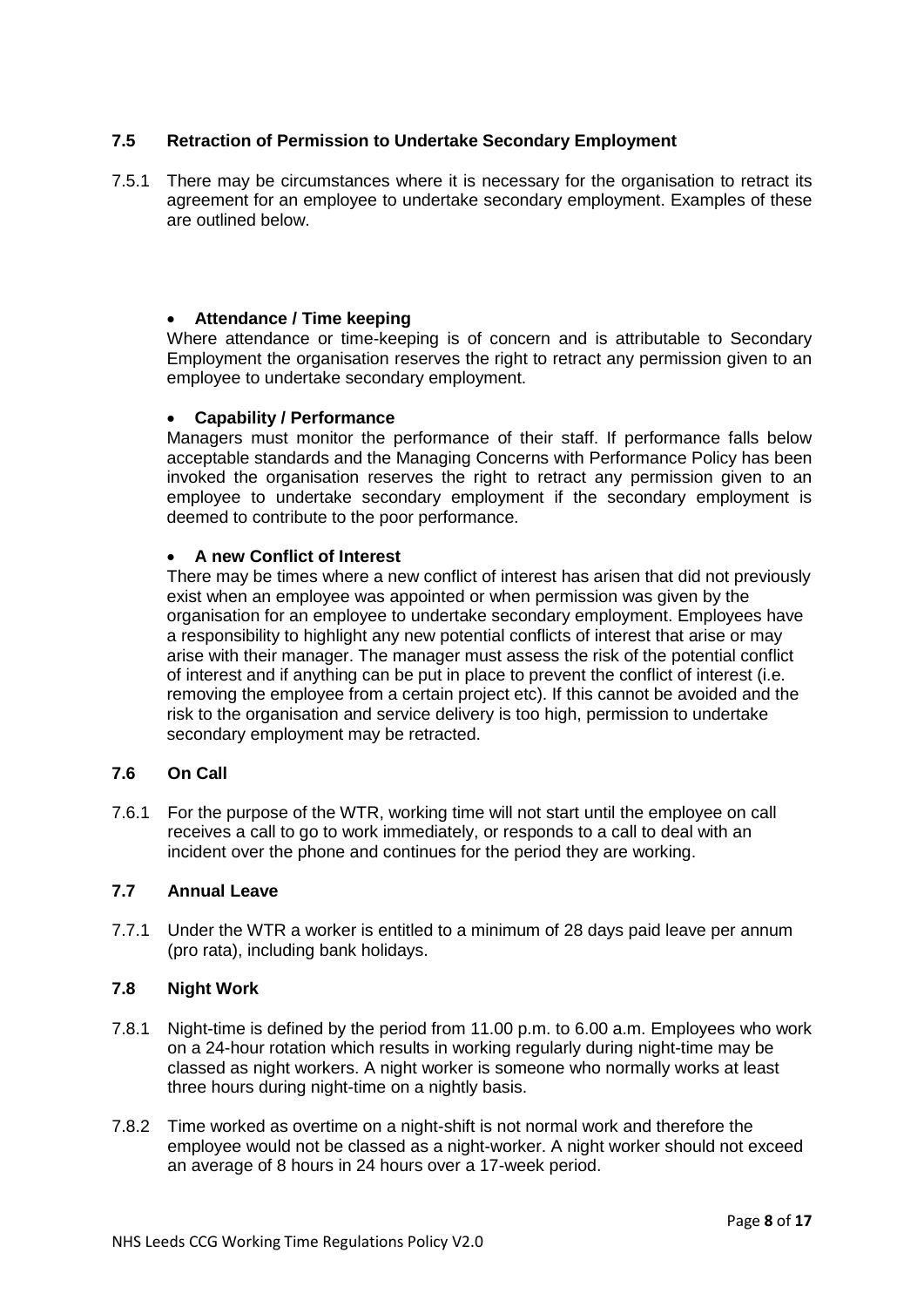7.8.3 Where night workers are identified by a medical practitioner to suffer from health and safety problems relating to the performance of night work the organisation should consider transferring them to suitable available day work. A night worker is entitled to a free regular and confidential health-check by Occupational Health Services to check that they are fit to carry out night work. Paid time off will be given to employees to attend Occupational Health assessments.

# **8. Appeal**

8.1 The Employee reserves the right to invoke the grievance procedure if they feel that a decision to retract this permission is not justified or considers they have been unfairly treated in relation to their working time.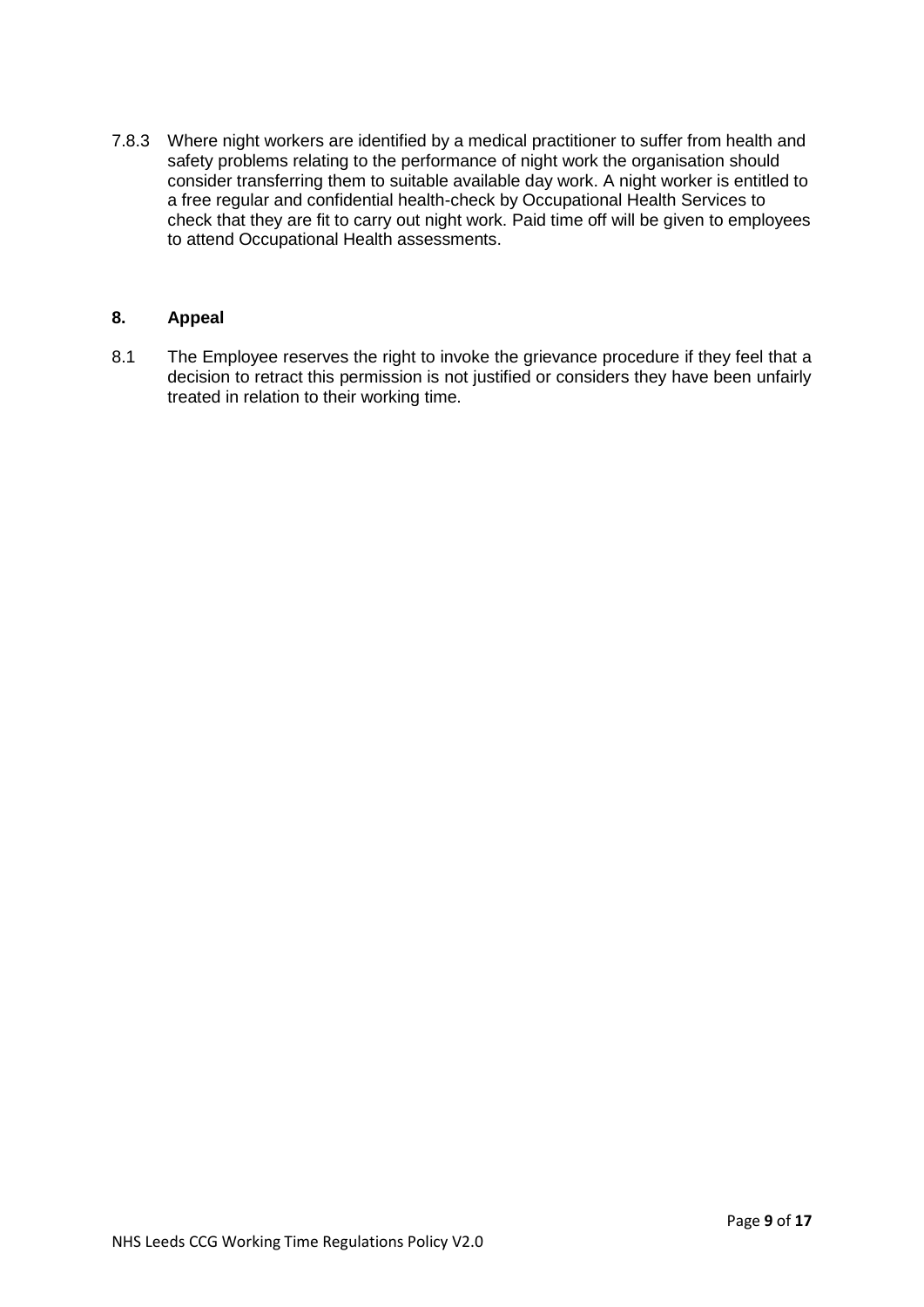#### **APPENDIX 1**

# **DEFINITIONS OF WORKING TIME**

# **(NOT EXHAUSTIVE)**

Working time is defined as when someone is:

"Working at their employer's disposal and carrying out their activity or duties."

It has been agreed that the following constitutes working time:

On-call: Classed as working time from the point at which you are required to start work (e.g. called out or time spent on telephone) until the point you are required to stop.

Travel to allocated base: Not classed as working time, however travel between bases during the working day would be classed as working time, unless your terms and conditions specify otherwise. Any travel in connection with business would be classed as working time.

Breaks: Not classed as working time*,* except where individuals are required to work during meals.

Civic and Public duties: If staff receive paid time off these would be classed as working time.

Trade Union duties: If staff receive paid time off it would be classed as working time. Representatives should take some personal responsibility for ensuring that their contracted hours and trade union duties do not exceed an average of 48 hours per week.

Work related Study Leave: Any period during which staff are receiving relevant training. This includes work experience provided pursuant to a training course or programme, and training for employment. It does not include non-job-related evening classes or day release courses. For further information please refer to the Learning and Development policy.

Working time for the organisation does not include:

- Travelling between home and work.
- Lunch or rest breaks when no work is done.
- Evening classes or day-release courses (non-job related)
- Time spent at home whilst "on call", during which non-work related leisure activities can be pursued.
- Additional hours staff choose to do without being required by/ or without the agreement of their manager.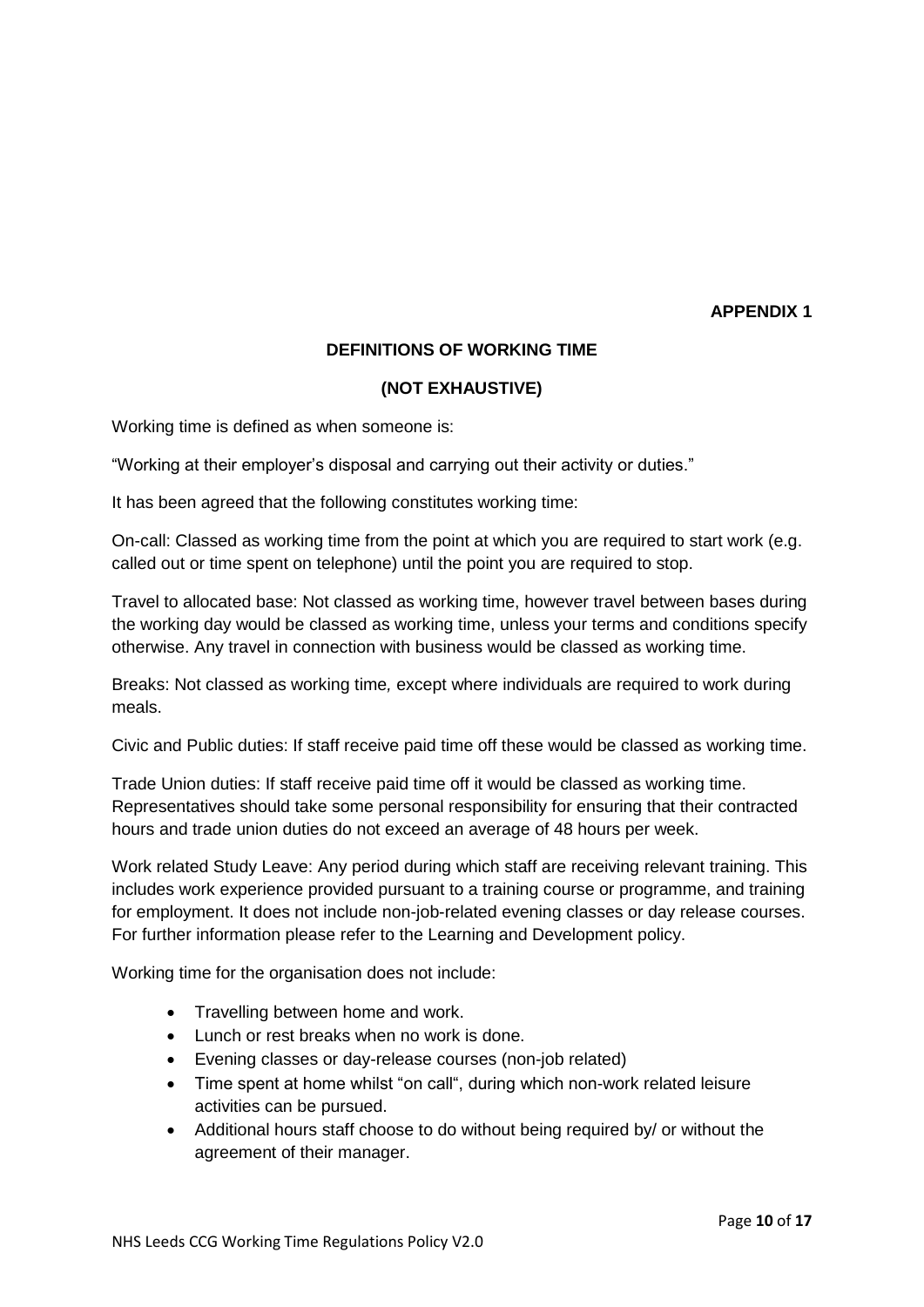Please seek advice from your manager or People and OD Team if you are unsure if this exception applies to you.

# **APPENDIX 2**

# **DEFINITIONS OF SECONDARY EMPLOYMENT**

# **(NOT EXHAUSTIVE)**

The term 'Secondary Employment' in this policy covers:

- Paid employment outside of the organisation.
- Paid employment within the organisation in a different service.
- Voluntary work outside of the organisation.
- Self employment.
- Bank / Locum / Agency Work.
- Reservist Occupations.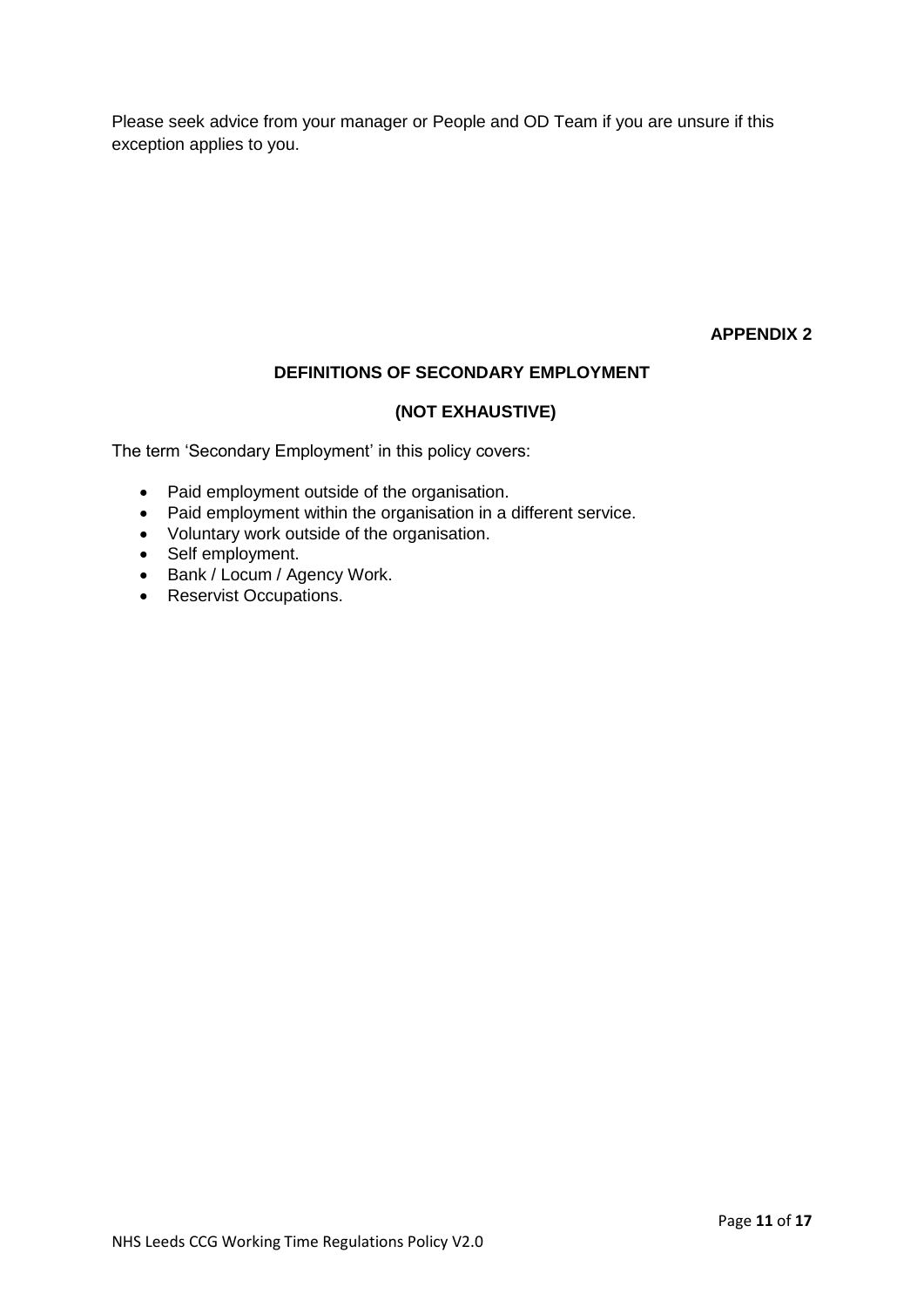### **APPENDIX 3**

#### **DECLARATION OF SECONDARY EMPLOYMENT**

#### **PERSONAL DETAILS**

Full Name:

Title:

Job Title:

Department:

Hours of work per week:

Pattern of work (e.g. 24/7 shifts, 8:30am – 5:00pm):

Days worked:

# **OTHER EMPLOYMENT / WORK DETAILS**

I have other employment / work or I am considering other employment / work including Bank/ Locum / Agency work. The details of which are below:

Organisation / Company / Agency:

Job Title:

Description of work undertaken:

| Type of work: Paid<br>(please circle) | Unpaid | Voluntary | Casual |
|---------------------------------------|--------|-----------|--------|
|                                       |        |           |        |

Hours per week:

Pattern of work (e.g. 24/7 shifts, 8:30am – 5:00pm):

Annual Leave Entitlement:

Date Commence (if already in secondary employment):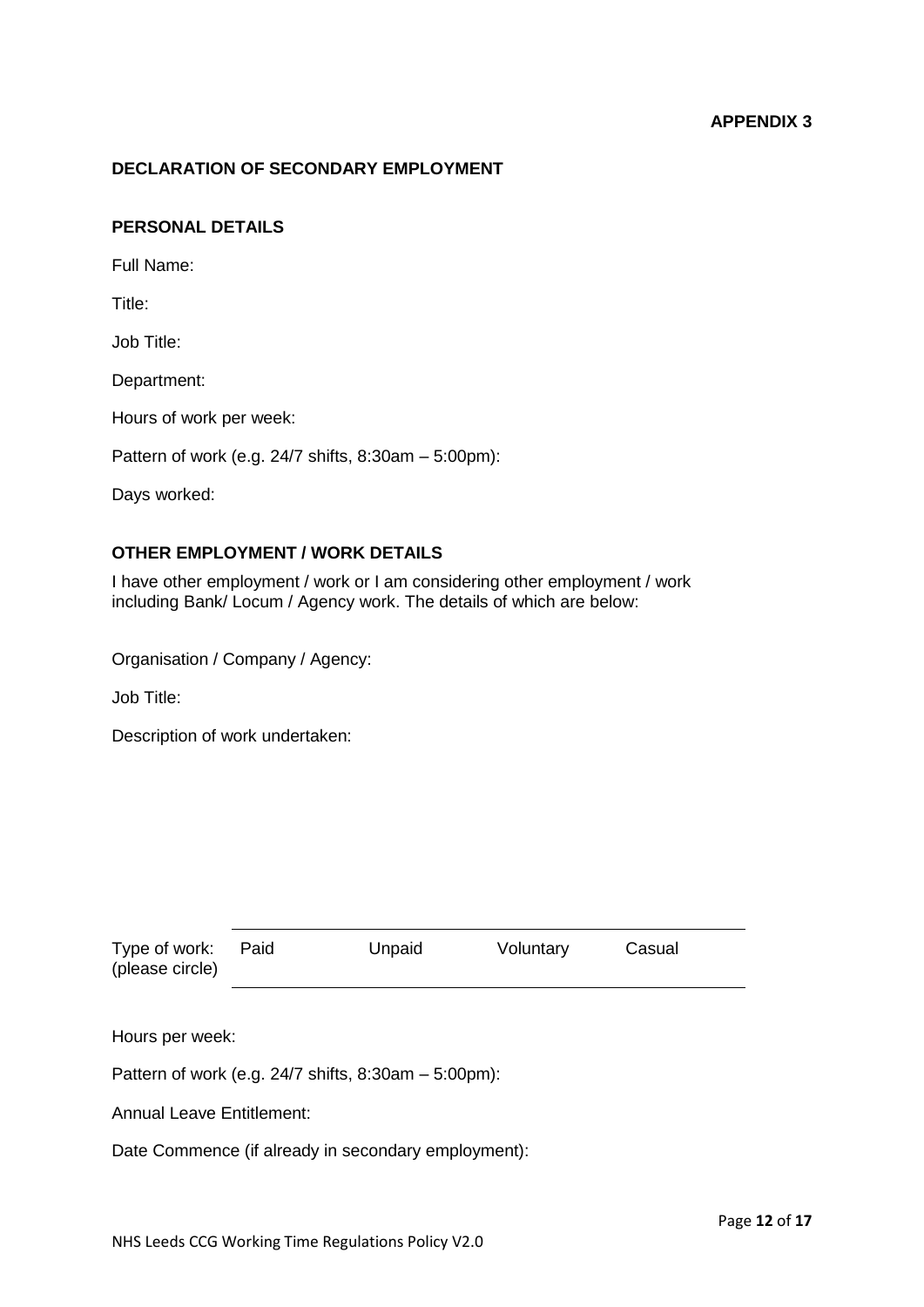### **DECLARATION**

I declare that the above information is correct and that Secondary Employment in this instance will not have a detrimental effect on my work at the CCG. I will inform my Line Manager if there are any changes to the above.

I understand that false information given with regard to this policy could be treated as Gross Misconduct or fraudulent and dealt with accordingly under the Disciplinary/Counter Fraud Policy. To prevent and detect fraud, I consent to the disclosure of relevant information from this form to and by the NHS Counter Fraud Service.

I have read and understand the CCG's Working Time regulations Policy, and I agree to comply with its requirements to declare secondary employment.

Employee Signature:

Print Name:

Date:

Authorising Manager Signature:

Print Name:

Date:

If the application is not approved please state the reason for refusal: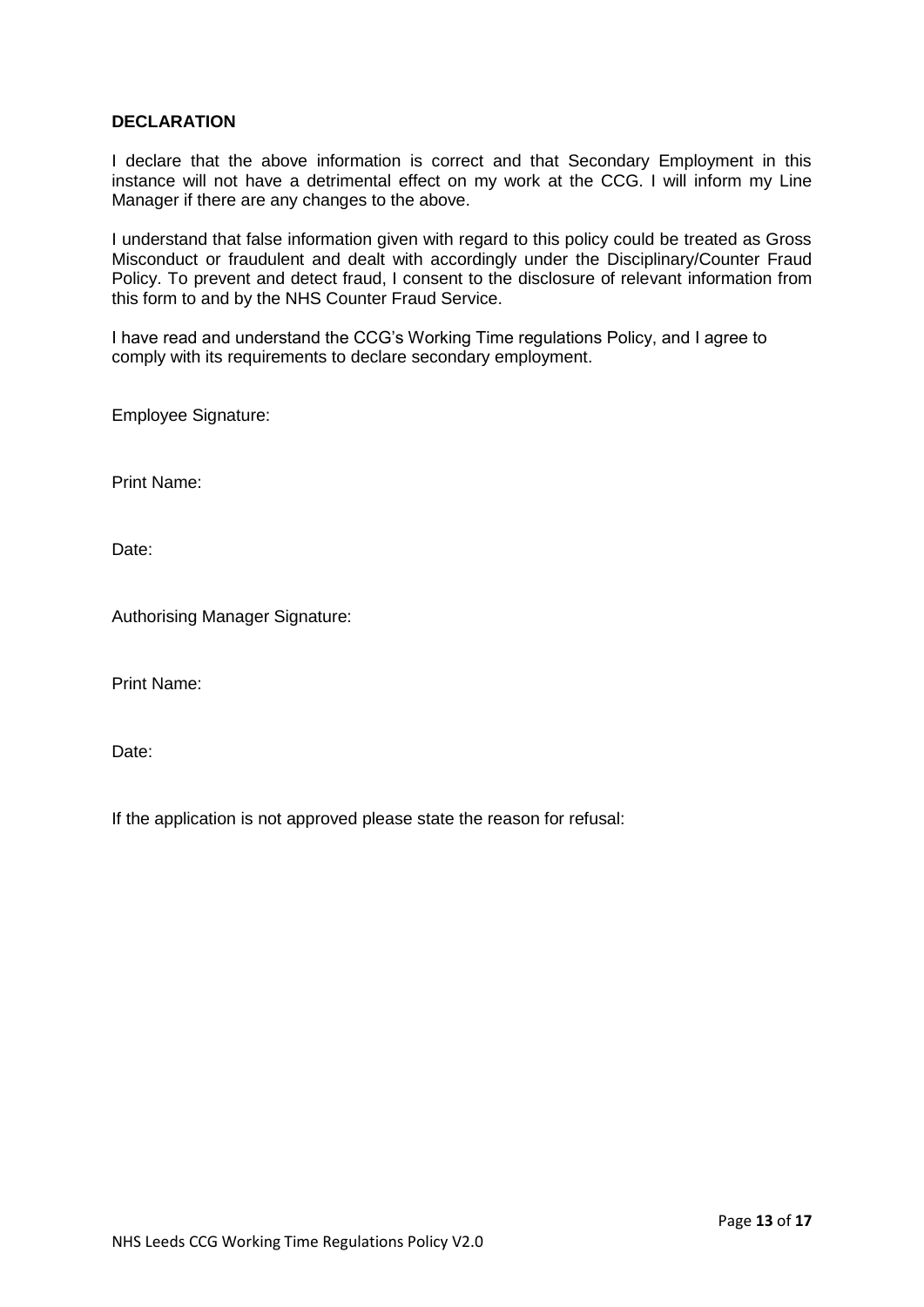# **OPT OUT AGREEMENT**

The Working Time Regulations define working time as when someone is "working, at his/her employer's disposal and carrying out his/her activity or duties."

This incorporates:

- Working lunches i.e. business lunches.
- If you have to travel as part of your work during working time.
- If you are engaged in job-related training.

You may agree to work up to 48 hours a week but cannot be forced or expected to work more than this limit. You cannot be dismissed or discriminated against for refusing to sign an opt out statement.

Should you wish to work more than the 48 hour week average, please sign the following opt-out agreement and return it to your manager. Your manager will then forward a copy of this to the People and OD Team.

Employee's Name:

Job Title:

Work Telephone No:

Managers Name:

**I agree that I may work for more than an average of 48 hours a week. If I change my mind, I will inform the organisation in writing, to end this agreement giving 7 days notice.** 

Signed: Print Name:

Date:

If you will be working more than 48 hours a week because of a second job please give details below:

Job Title in Second Job:

Name & Address of second employer:

Employees should be aware that the organisation reserves the right to not accept this Opt Out Form (if it believes the health and safety of any staff or patients are likely to be

# **Equality Impact Assessment**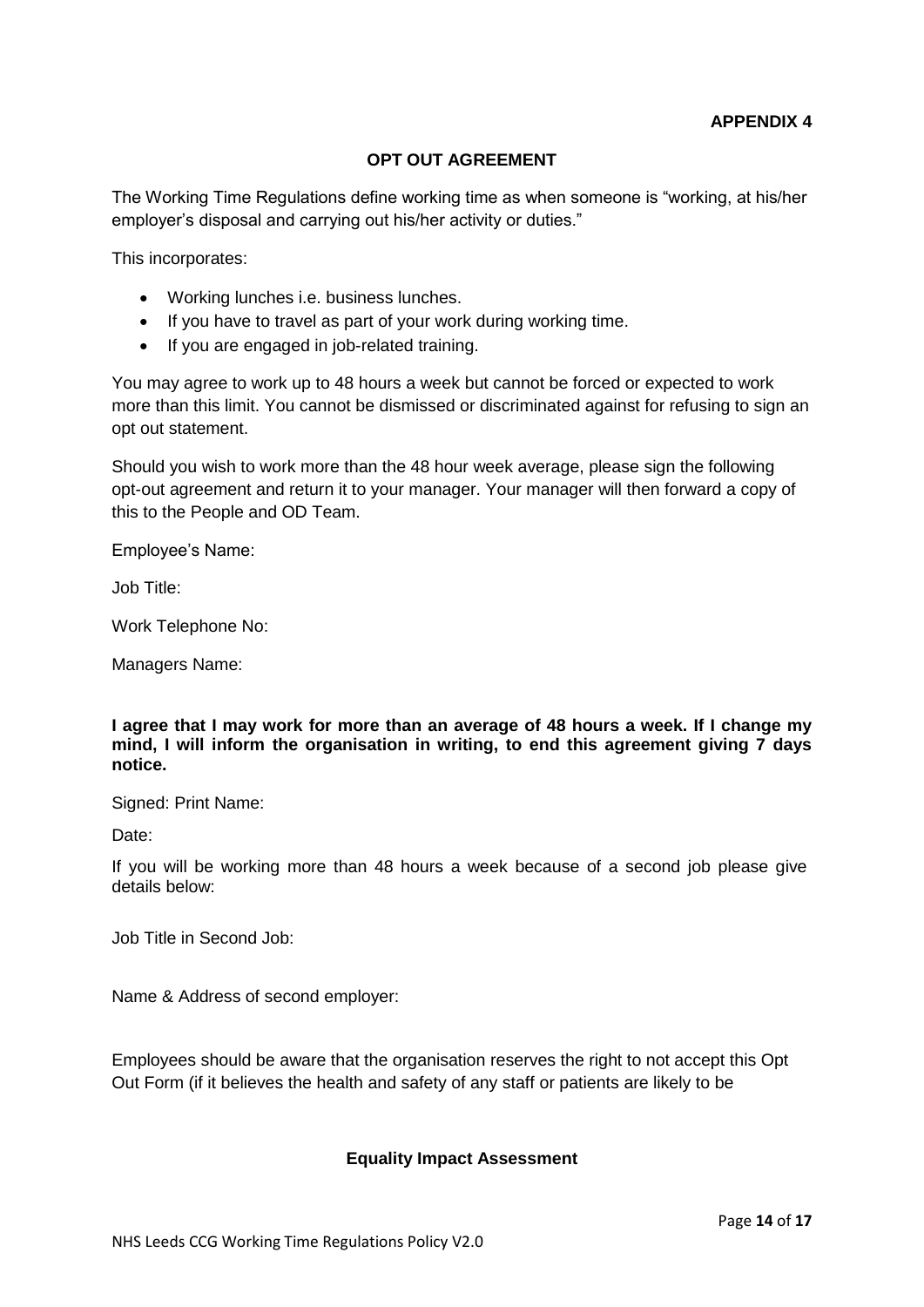| Title of policy                                        | <b>Working Time Regulations Policy</b> |  |  |
|--------------------------------------------------------|----------------------------------------|--|--|
| Names and roles of people completing the<br>assessment | Ian Corbishley, HR Manager,            |  |  |
|                                                        | 12/09/20                               |  |  |
| Date assessment completed                              |                                        |  |  |

| 1. Outline           |                                                                                                                                                                                                                               |
|----------------------|-------------------------------------------------------------------------------------------------------------------------------------------------------------------------------------------------------------------------------|
| Give a brief summary | This document sets out the CCG standard Working Time                                                                                                                                                                          |
| of the policy        | Regulations and Secondary Employment policy and procedures.<br>It has been drafted to comply with statutory requirements. This<br>should be read together with other relevant CCG policies,<br>procedures and local guidance. |
| What outcomes do you | To comply with statutory requirements and ensure a safe                                                                                                                                                                       |
| want to achieve      | workplace.                                                                                                                                                                                                                    |

| 2. Evidence, data or research                                                                |                                                                                                                                                                                                                                                                                                               |  |  |  |
|----------------------------------------------------------------------------------------------|---------------------------------------------------------------------------------------------------------------------------------------------------------------------------------------------------------------------------------------------------------------------------------------------------------------|--|--|--|
| Give details of<br>evidence, data or<br>research used to<br>inform the analysis of<br>impact | The impact assessment is informed and supported by a holistic<br>performance framework for equality and diversity across the<br>suite of HR policies. After an initial screening the review has<br>advised an impact assessment is not required for the policy as it<br>is based on working time legislation. |  |  |  |
|                                                                                              |                                                                                                                                                                                                                                                                                                               |  |  |  |

| 3. Consultation, engagement |  |
|-----------------------------|--|
| <b>Give details of all</b>  |  |
| consultation and            |  |
| engagement activities       |  |
| used to inform the          |  |
| analysis of impact          |  |
|                             |  |

| 4. Analysis of impact                                                 |                                                                                             |          |                         |  |  |  |
|-----------------------------------------------------------------------|---------------------------------------------------------------------------------------------|----------|-------------------------|--|--|--|
|                                                                       |                                                                                             |          |                         |  |  |  |
|                                                                       | This is the core of the assessment, using the information above detail the actual or likely |          |                         |  |  |  |
|                                                                       |                                                                                             |          |                         |  |  |  |
|                                                                       | impact on protected groups, with consideration of the general duty to;                      |          |                         |  |  |  |
|                                                                       |                                                                                             |          |                         |  |  |  |
|                                                                       | eliminate unlawful discrimination; advance equality of opportunity; foster good relations   |          |                         |  |  |  |
|                                                                       |                                                                                             |          |                         |  |  |  |
| What action will be taken<br><b>Are these</b><br>Are there any likely |                                                                                             |          |                         |  |  |  |
|                                                                       |                                                                                             |          |                         |  |  |  |
|                                                                       |                                                                                             | negative | to address any negative |  |  |  |
|                                                                       |                                                                                             |          |                         |  |  |  |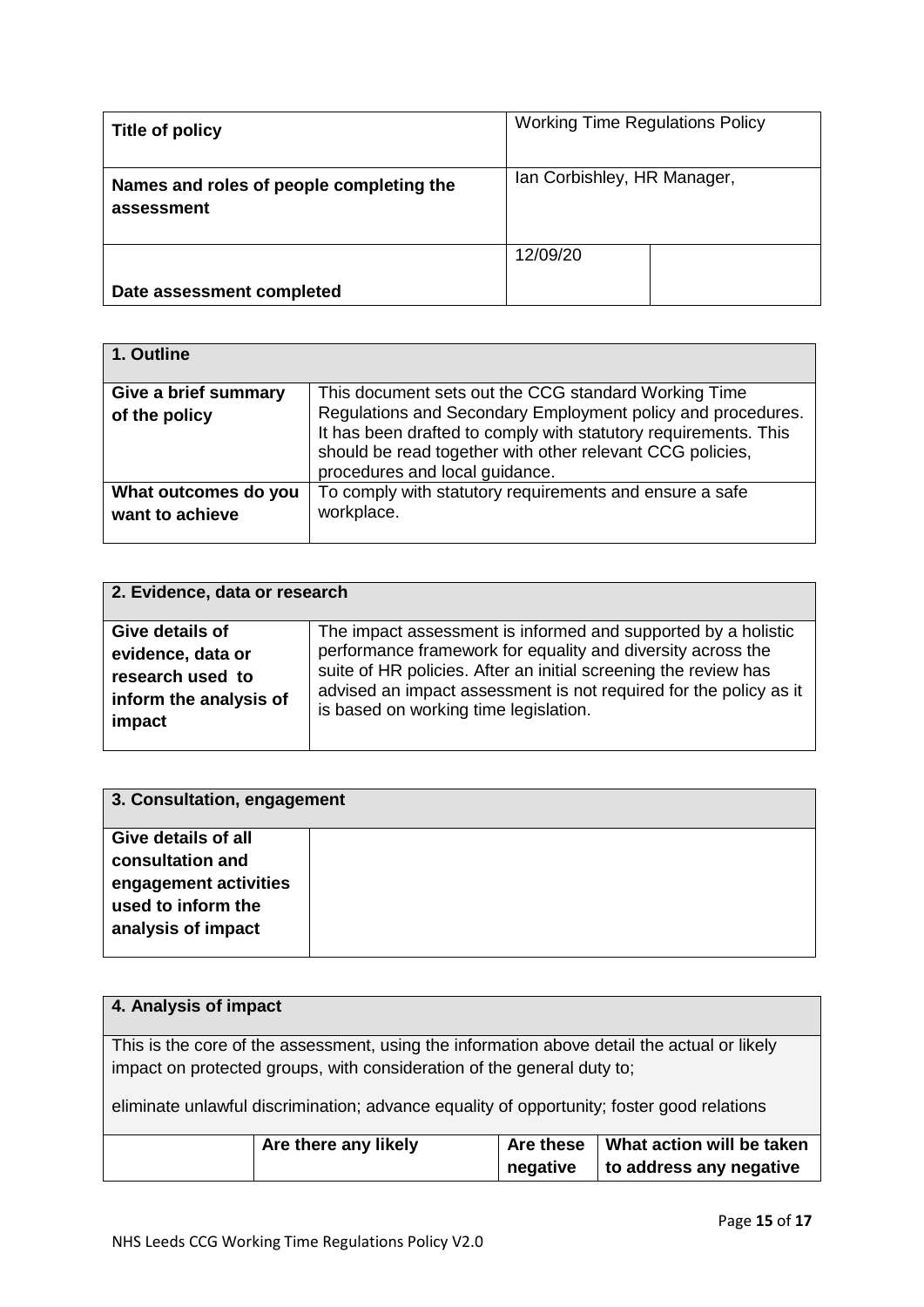|                                                                                                                       | impacts?<br>Are any groups going to be<br>affected differently?<br>Please describe. |                           | or<br>positive? | impacts or enhance<br>positive ones?                                                                                                                                                                                                                                                                                                                                                                          |
|-----------------------------------------------------------------------------------------------------------------------|-------------------------------------------------------------------------------------|---------------------------|-----------------|---------------------------------------------------------------------------------------------------------------------------------------------------------------------------------------------------------------------------------------------------------------------------------------------------------------------------------------------------------------------------------------------------------------|
| Age                                                                                                                   | <b>No</b>                                                                           |                           |                 |                                                                                                                                                                                                                                                                                                                                                                                                               |
| <b>Carers</b>                                                                                                         | <b>No</b>                                                                           |                           |                 |                                                                                                                                                                                                                                                                                                                                                                                                               |
| <b>Disability</b>                                                                                                     | <b>No</b>                                                                           |                           |                 |                                                                                                                                                                                                                                                                                                                                                                                                               |
| <b>Sex</b>                                                                                                            | <b>No</b>                                                                           |                           |                 |                                                                                                                                                                                                                                                                                                                                                                                                               |
| Race                                                                                                                  | <b>No</b>                                                                           |                           |                 |                                                                                                                                                                                                                                                                                                                                                                                                               |
| <b>Religion or</b><br>belief                                                                                          | <b>No</b>                                                                           |                           |                 |                                                                                                                                                                                                                                                                                                                                                                                                               |
| <b>Sexual</b><br>orientation                                                                                          | <b>No</b>                                                                           |                           |                 |                                                                                                                                                                                                                                                                                                                                                                                                               |
| <b>Gender</b><br>reassignment                                                                                         | <b>No</b>                                                                           |                           |                 |                                                                                                                                                                                                                                                                                                                                                                                                               |
| <b>Pregnancy and</b><br>maternity                                                                                     | <b>No</b>                                                                           |                           |                 |                                                                                                                                                                                                                                                                                                                                                                                                               |
| <b>Marriage and</b><br>civil partnership                                                                              | <b>No</b>                                                                           |                           |                 |                                                                                                                                                                                                                                                                                                                                                                                                               |
| <b>Other relevant</b><br>group                                                                                        | <b>No</b>                                                                           |                           |                 |                                                                                                                                                                                                                                                                                                                                                                                                               |
|                                                                                                                       |                                                                                     |                           |                 |                                                                                                                                                                                                                                                                                                                                                                                                               |
| If any negative/positive<br>impacts were identified are<br>they valid, legal and/or<br>justifiable?<br>Please detail. |                                                                                     | protected characteristic. |                 | No anticipated detrimental impact on any equality group.<br>The policy is applicable to all employees and adheres to<br>the NHS Litigation Authority Standards, statutory<br>requirements and best practice. Makes all reasonable<br>provision to ensure equity of access to all employees.<br>There are no statements, conditions or requirements<br>that disadvantage any particular group of people with a |

| 4. Monitoring, Review and Publication                                                |  |  |  |  |
|--------------------------------------------------------------------------------------|--|--|--|--|
| How will you review/monitor<br>Will monitor applications of opt-out applications and |  |  |  |  |
| the impact and effectiveness of<br>secondary employment to ensure that there is no   |  |  |  |  |